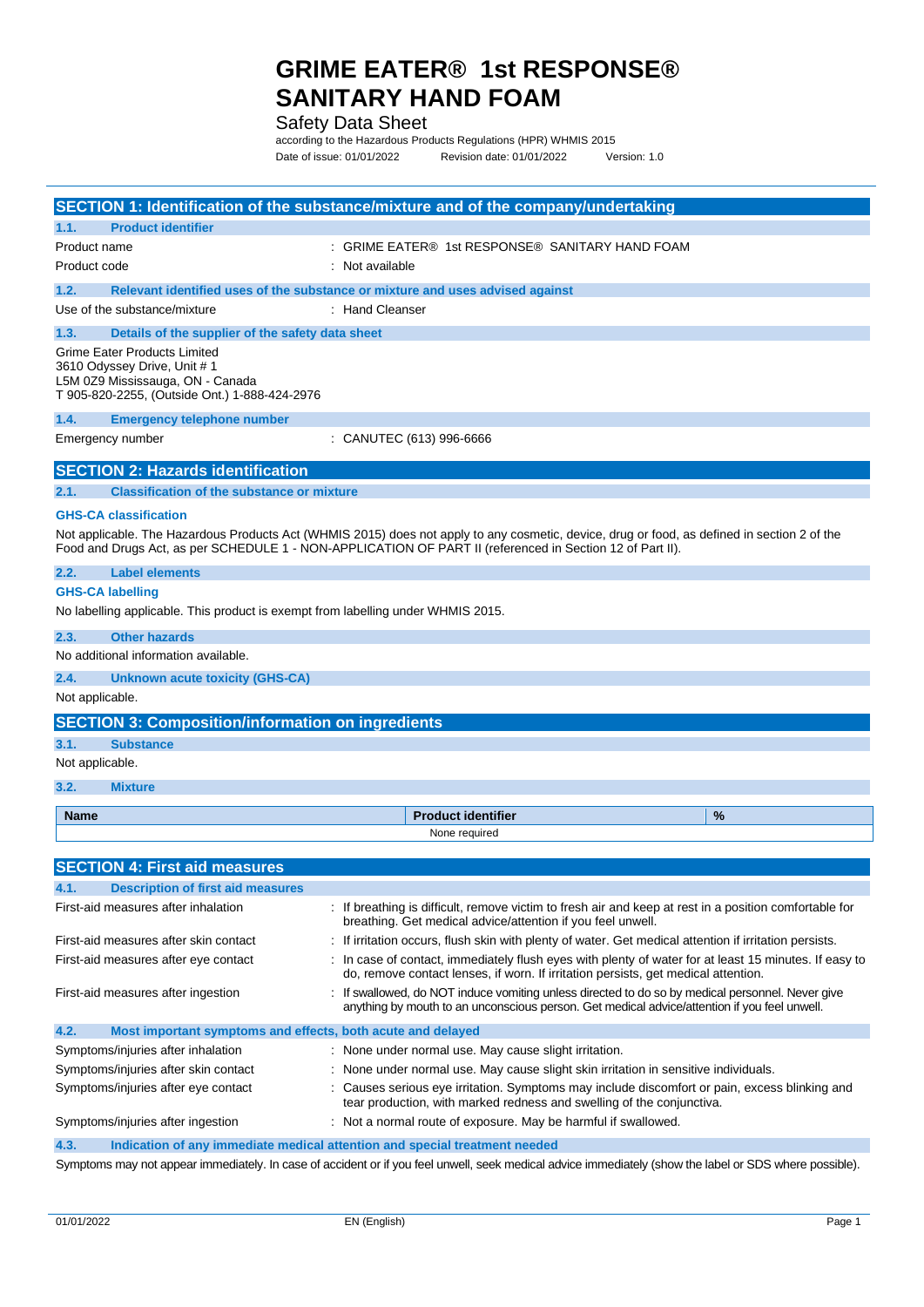#### Safety Data Sheet

according to the Hazardous Products Regulations (HPR) WHMIS 2015

| <b>SECTION 5: Firefighting measures</b>                                     |                                                                                                                         |
|-----------------------------------------------------------------------------|-------------------------------------------------------------------------------------------------------------------------|
| <b>Extinguishing media</b><br>5.1.                                          |                                                                                                                         |
| Suitable extinguishing media                                                | Carbon dioxide. Dry chemical.                                                                                           |
| Unsuitable extinguishing media                                              | None known.                                                                                                             |
| Special hazards arising from the substance or mixture<br>5.2.               |                                                                                                                         |
| Fire hazard                                                                 | Products of combustion may include, and are not limited to: oxides of carbon.                                           |
| <b>Explosion hazard</b>                                                     | No dangerous reaction known under conditions of normal use.                                                             |
| 5.3.<br><b>Advice for firefighters</b>                                      |                                                                                                                         |
| Firefighting instructions                                                   | Use water spray or fog for cooling exposed containers.                                                                  |
| Protection during firefighting                                              | Keep upwind of fire. Wear full fire fighting turn-out gear (full Bunker gear) and respiratory                           |
|                                                                             | protection (SCBA).                                                                                                      |
| <b>SECTION 6: Accidental release measures</b>                               |                                                                                                                         |
| Personal precautions, protective equipment and emergency procedures<br>6.1. |                                                                                                                         |
| General measures                                                            | : Use personal protection recommended in Section 8. Keep unnecessary personnel away from<br>the release.                |
| 6.2.<br><b>Environmental precautions</b>                                    |                                                                                                                         |
| No additional information available.                                        |                                                                                                                         |
| 6.3.<br>Methods and material for containment and cleaning up                |                                                                                                                         |
| For containment                                                             | Contain and/or absorb spill, then place in a suitable container.                                                        |
| Methods for cleaning up                                                     | Small spills can be mopped up with cloth or paper. Thoroughly wash the area with water after a                          |
|                                                                             | spill or leak. Spill area may be slippery.                                                                              |
| <b>Reference to other sections</b><br>6.4.                                  |                                                                                                                         |
|                                                                             | See section 8 for further information on protective clothing and equipment and section 13 for advice on waste disposal. |
| <b>SECTION 7: Handling and storage</b>                                      |                                                                                                                         |
| <b>Precautions for safe handling</b><br>7.1.                                |                                                                                                                         |
| Additional hazards when processed                                           | $:$ None                                                                                                                |
| Precautions for safe handling                                               | Avoid contact with eyes. Do not swallow. Handle and open container with care.                                           |
| Hygiene measures                                                            | Not applicable.                                                                                                         |
| 7.2.<br>Conditions for safe storage, including any incompatibilities        |                                                                                                                         |
| Storage conditions                                                          | Keep out of the reach of children. Keep container tightly closed and in a well-ventilated place.                        |
|                                                                             | Store at room temperature.                                                                                              |
| <b>Specific end use(s)</b><br>7.3.                                          |                                                                                                                         |
| Not available.                                                              |                                                                                                                         |
| <b>SECTION 8: Exposure controls/personal protection</b>                     |                                                                                                                         |
| 8.1.<br><b>Control parameters</b>                                           |                                                                                                                         |
| No additional information available.                                        |                                                                                                                         |
| <b>Exposure controls</b><br>8.2.                                            |                                                                                                                         |
| Appropriate engineering controls                                            | : No special precautions required.                                                                                      |
| Hand protection                                                             | None necessary under normal conditions of use.                                                                          |
| Eye protection                                                              | None necessary under normal conditions of use.                                                                          |
| Skin and body protection                                                    | None necessary under normal conditions of use.                                                                          |
| Respiratory protection                                                      | None necessary under normal conditions of use. Ventilation is recommended for prolonged<br>exposure in confined area.   |
| Environmental exposure controls                                             | Maintain levels below Community environmental protection thresholds.                                                    |
| Other information                                                           | Handle according to established industrial hygiene and safety practices.                                                |
| <b>SECTION 9: Physical and chemical properties</b>                          |                                                                                                                         |
| 9.1.<br>Information on basic physical and chemical properties               |                                                                                                                         |
| Physical state                                                              | Liquid                                                                                                                  |
| Appearance                                                                  | Clear Liquid - slight violet colour.                                                                                    |
| Colour                                                                      | Clear - slight violet colour                                                                                            |
| Odour                                                                       | Honey cherry                                                                                                            |
| Odour threshold                                                             | No data available                                                                                                       |
| рH                                                                          | $6.25 - 7.25$                                                                                                           |
| Relative evaporation rate (butylacetate=1)                                  | No data available                                                                                                       |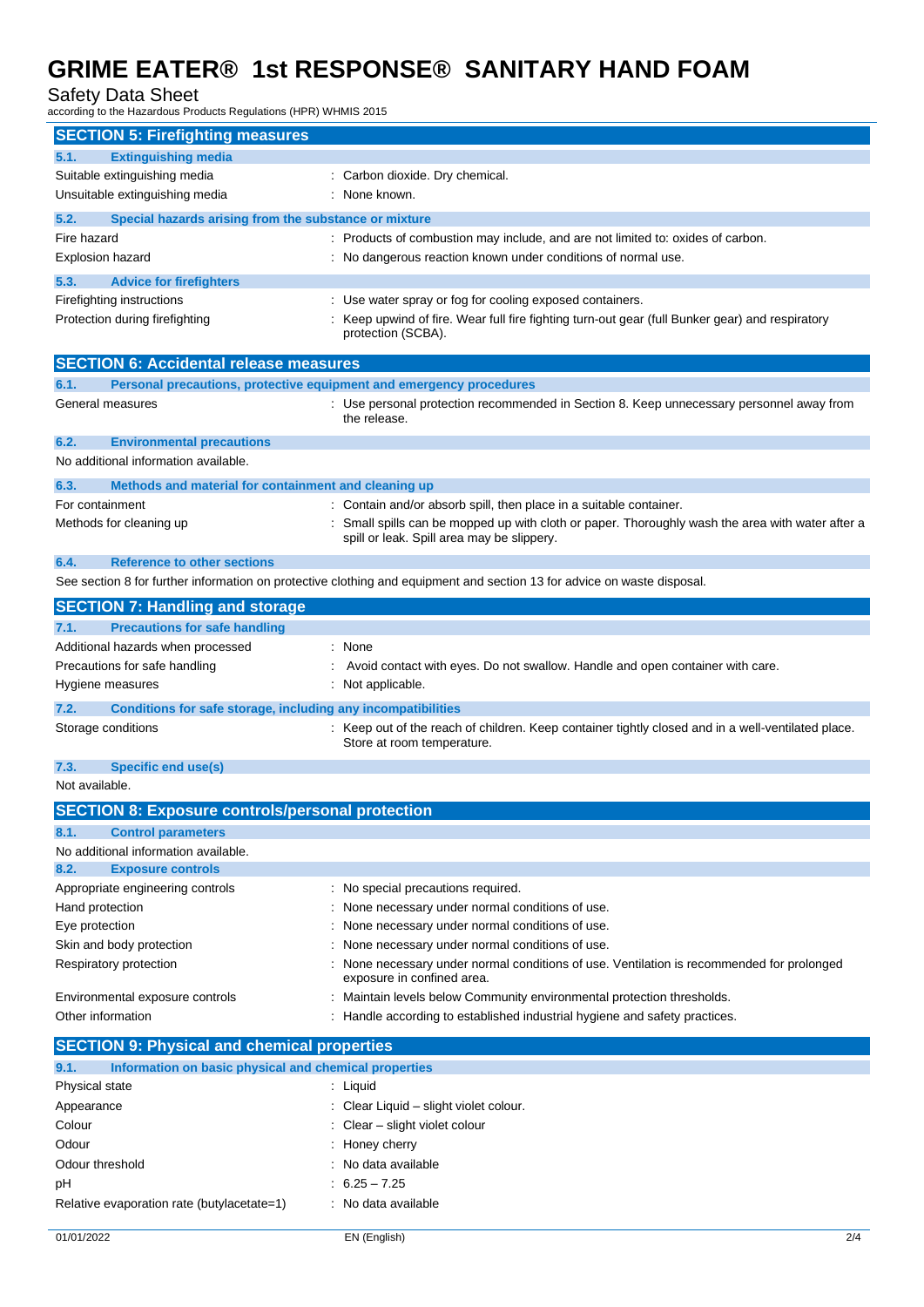#### Safety Data Sheet

according to the Hazardous Products Regulations (HPR) WHMIS 2015

| Melting point                          | : No data available                                                                        |
|----------------------------------------|--------------------------------------------------------------------------------------------|
| Freezing point                         | : No data available                                                                        |
| Boiling point                          | : No data available                                                                        |
| Flash point                            | 100.00 °C<br>$\therefore$ >                                                                |
| Auto-ignition temperature              | : No data available                                                                        |
| Decomposition temperature              | No data available                                                                          |
| Flammability (solid, gas)              | Not applicable                                                                             |
| Vapour pressure                        | : No data available                                                                        |
| Relative vapour density at 20 °C       | : No data available                                                                        |
| Relative density                       | : 0.985                                                                                    |
| Solubility                             | Soluble in water.                                                                          |
| Partition coefficient: n-octanol/water | : No data available                                                                        |
| Log Kow                                | : No data available                                                                        |
| Viscosity, kinematic                   | : No data available                                                                        |
| Viscosity, dynamic                     | : 1 - 10 cps $@$ 25.0 °C spindle 1 $@$ 20 RPM when made. Viscosity may decrease over time. |
| Explosive properties                   | No data available                                                                          |
| Oxidising properties                   | : No data available                                                                        |
| <b>Explosive limits</b>                | : No data available                                                                        |
| <b>Other information</b><br>9.2.       |                                                                                            |

No additional information available

### **SECTION 10: Stability and reactivity 10.1. Reactivity** No dangerous reaction known under conditions of normal use. **10.2. Chemical stability** Stable under normal storage conditions. **10.3. Possibility of hazardous reactions** No dangerous reaction known under conditions of normal use. **10.4. Conditions to avoid** None known **10.5. Incompatible materials** Strong oxidizing agents. **10.6. Hazardous decomposition products** May include, and are not limited to: oxides of carbon.

| May include, and are not limited to: oxides of carbon. |                                                                                                                                                                        |  |  |  |
|--------------------------------------------------------|------------------------------------------------------------------------------------------------------------------------------------------------------------------------|--|--|--|
| <b>SECTION 11: Toxicological information</b>           |                                                                                                                                                                        |  |  |  |
| 11.1.<br>Information on toxicological effects          |                                                                                                                                                                        |  |  |  |
| Acute toxicity                                         | : Not applicable                                                                                                                                                       |  |  |  |
| Skin corrosion/irritation                              | : Not applicable                                                                                                                                                       |  |  |  |
| Serious eye damage/irritation                          | : Not applicable                                                                                                                                                       |  |  |  |
| Respiratory or skin sensitisation                      | : Not applicable                                                                                                                                                       |  |  |  |
| Germ cell mutagenicity                                 | : Not applicable                                                                                                                                                       |  |  |  |
| Carcinogenicity                                        | : Not applicable                                                                                                                                                       |  |  |  |
| Reproductive toxicity                                  | : Not applicable                                                                                                                                                       |  |  |  |
| Specific target organ toxicity (single exposure)       | : Not applicable                                                                                                                                                       |  |  |  |
| Specific target organ toxicity (repeated<br>exposure)  | : Not applicable                                                                                                                                                       |  |  |  |
| Aspiration hazard                                      | $:$ Not applicable                                                                                                                                                     |  |  |  |
| Symptoms/injuries after inhalation                     | : None under normal use. May cause slight irritation.                                                                                                                  |  |  |  |
| Symptoms/injuries after skin contact                   | : None under normal use. May cause slight skin irritation in sensitive individuals.                                                                                    |  |  |  |
| Symptoms/injuries after eye contact                    | : Causes serious eye irritation. Symptoms may include discomfort or pain, excess blinking and<br>tear production, with marked redness and swelling of the conjunctiva. |  |  |  |
| Symptoms/injuries after ingestion                      | : Not a normal route of exposure. May be harmful if swallowed.                                                                                                         |  |  |  |

| <b>SECTION 12: Ecological information</b> |                                                     |     |
|-------------------------------------------|-----------------------------------------------------|-----|
| 12.1.<br><b>Toxicity</b>                  |                                                     |     |
| Ecology - general                         | : No known significant effects or critical hazards. |     |
| 01/01/2022                                | EN (English)                                        | 3/4 |